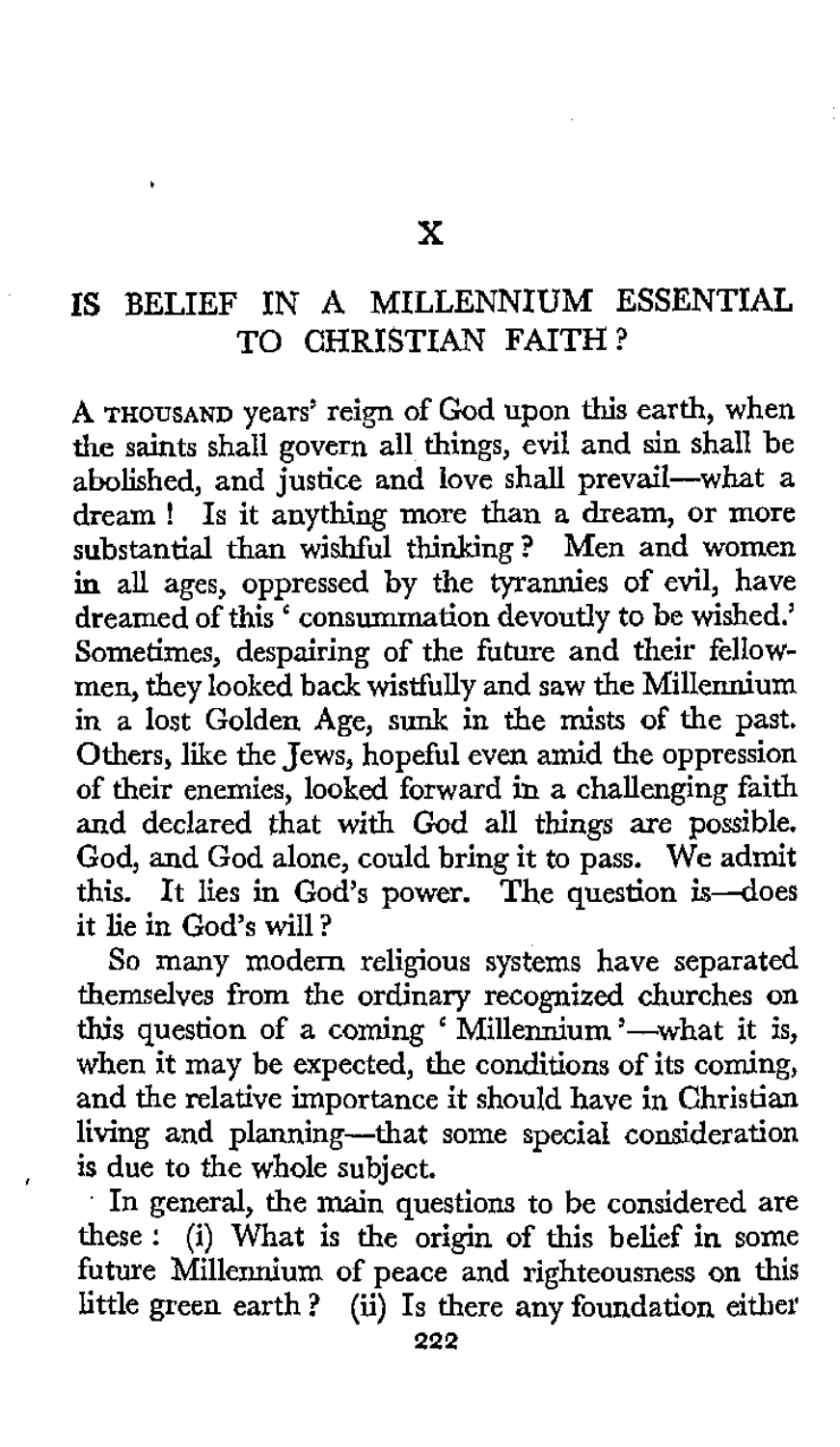in Scripture or reason for this belief and hope? (iii) Did Jesus and His disciples ever speak of **a** coming Millennium? (iv) Even if we accept the hope, what place should it have in our Christian thinking ? (v) Has the Church given the question fair consideration ? By and large, these are the questions **I** shall ask you to examine.

**I** 

At the outset, mainly to show the importance which this creed seems to hold for some people, I **think** we should notice how many of what may be called ' the newer religions,' especially those which have originated within the last hundred years, have hived **off** and gained at least **a** transient popularity by their predictive preaching about the Second Advent and the Millennium. Among them, for instance, are such systems in America as *Jehovah's Witnesses*, the *Seventh-Day Adventists*, the *Mormons* (with their ' New Jerusalem ' ready for the Coming of the Lord), the *Shakers,* and many other lesser-known sects ; while here in Great Britain we have had movements like the *Catholic and Apostolic*  Church and the *Plymouth Brethren*, all of whom have given a special, if not undue, prominence either *to* the Second Advent or the possibility of **a** Millennium at some future time, near or distant, on this earth. By ' undue,' I mean a prominence altogether out of focus and proportion to the whole relevant teaching of Christianity, of which at the best such a doctrine **as**  this can only claim to be a very small part.

We must note carefully that there are **two** separate and quite different ideas involved in our discussionon the one hand, the *Srxond Advent* or Coming of Christ to His people, which is promised in many passages in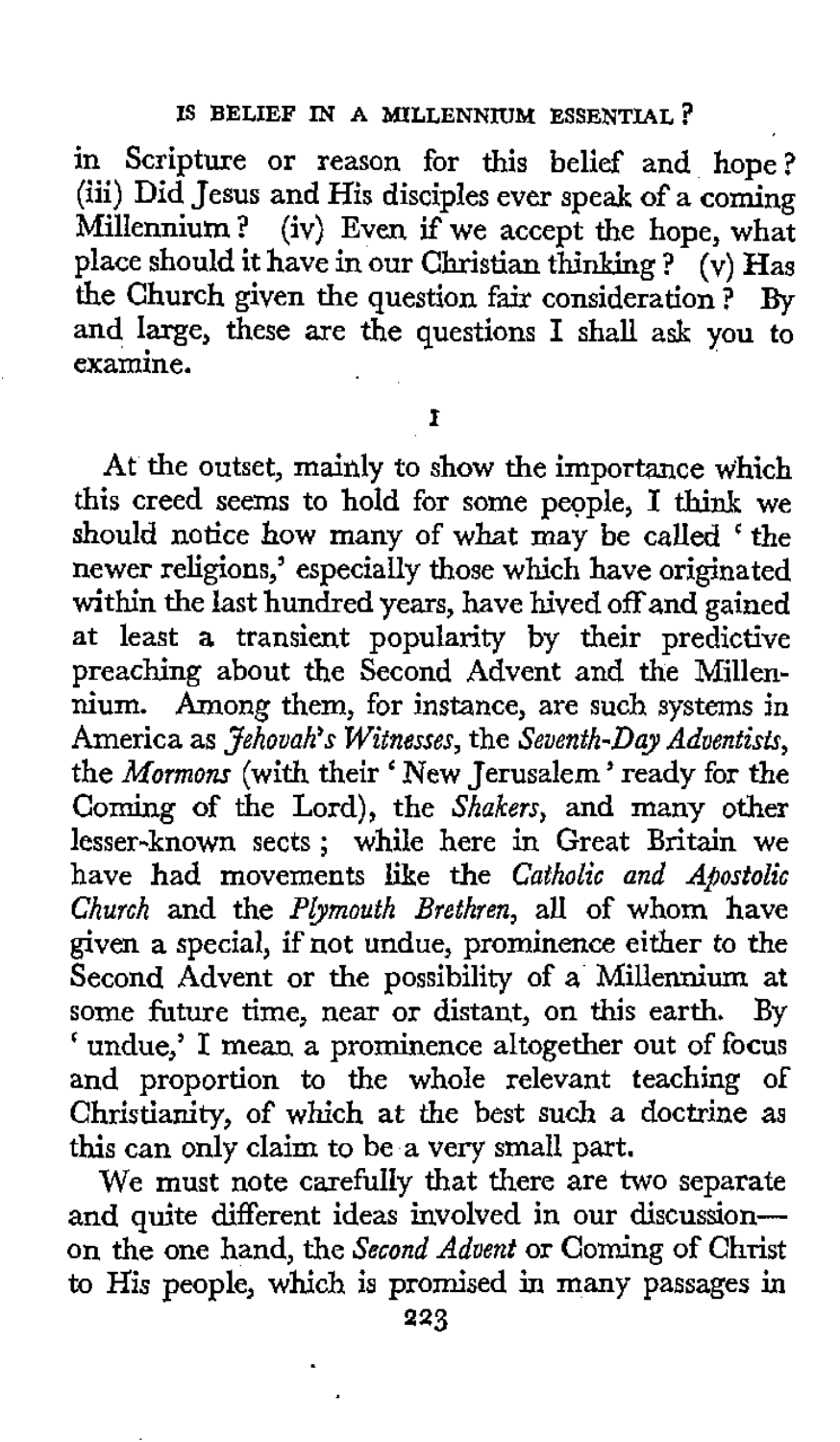the New Testament; and on the other hand, the notion of a *Millennium* on this earth, which is only mentioned **in** one pictorial passage in the Book of Revelation.1 These two conceptions are distinct, and must be kept distinct. It is entirely possible for Christians **of** all communions and confessions to believe fully in the promised ' Return ' of Jesus to His own people, no matter in what form they may regard that Return, and yet lay no emphasis whatever on a *Millennium-this* thousand years **of** Christ's rule over a cleansed and reformed world.

In the second place, we should observe how often the Church in its wisdom has had to restrain and ' tone down'' the wild and unbalanced expectations **of**  many of its members on *this* question of predicting Christ's Advent. Even as early as Paul's day, many Christians began to expect the quick return of Jesus, their common phrase for which was ' the Day of the Lord.' For instance, the apostle had to write to the Church at Thessalonica warning them, with gentle firmness, against the dangers **of** these unwise and generally unhealthy expectations. He pointed out in his letter that no man could possibly know anything about ' times and seasons ' regarding God's ways and promises, and he strongly counselled them not to let themselves be thrown off their balance by these unprofitable speculations. If and when the Day of the Lord came, it would, he said, come as a ' thief in the night,' *i.e.* at an hour and time which no one could either guess, predict, or compute. He gave **it** therefore **as** his counsel that all wise Christians should go quietly about their daily **work** and duties, that they should neither grow careless nor over-anxious, and **that** they

**<sup>1</sup>Revelation XX.I-10**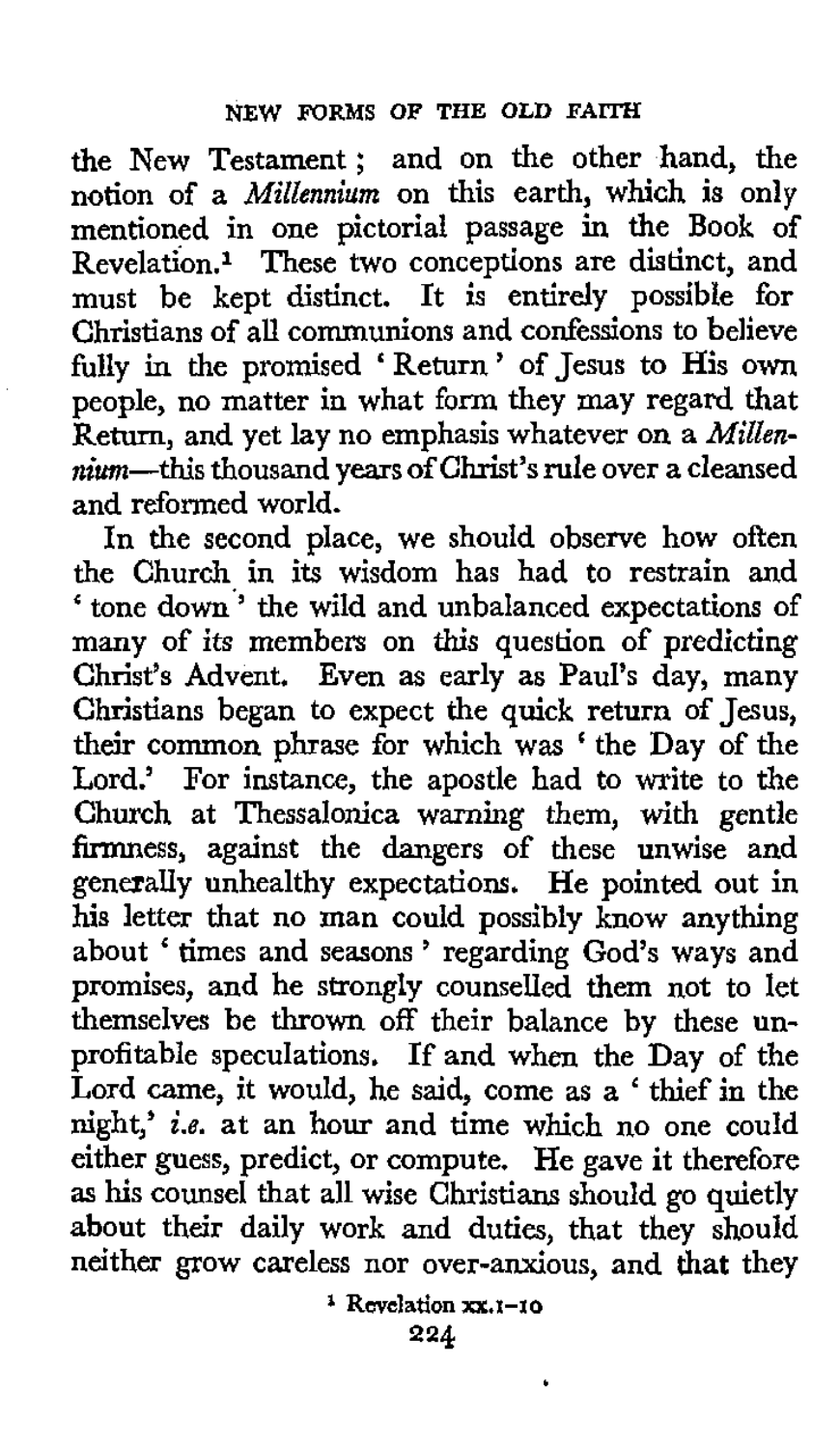## **IS BELIEF IN A MILLENNIUM ESSENTIAL?**

should live sober, diligent, industrious, and honest lives. **This** was the only good preparation for Christ's return.

*So* disturbing were their ' advent ' beliefs that in **his**  second letter to the Thessalonians the Apostle reproved them for the grave social disorders that arose fiom these alarming expectations : ' For we hear that there are some that walk among you disorderly, working not at all, but are busybodies.' His general counsel, not **only** for them but also for all Christians, was that while they should **look** forward in quiet faith to the fulfilment of God's promises, they should not concern themselves with idle and irreverent speculation about times and seasons. It was enough to<sup>\*</sup> watch and be sober.'

Let us notice further, that *again* and again in the history of the Church similar speculations about the Advent and the Millennium have broken out, almost in epidemic form, and generally with disastrous effects upon the peace, the harmony, and even the reputation of the Church. For instance, in the second century, Montanus, a native of Phrygia and a man of considerable power, began to preach about the Return of Jesus and the coming Millennium; and this teaching created widespread unrest and division in the young Church. His preaching attracted many influential sympathizers, and **his** influence on the theology **of** the young Church persisted for some generations. But in time the saving sanity of the Church prevailed; and ' Montanism,' as it is now called, came to be regarded everywhere by all thoughtful Christians either as a heresy or as an unbalanced and unprofitable speculation.

'

Further-a second instance-at the time of the Reformation, the people called the *Anabajtists--maidy*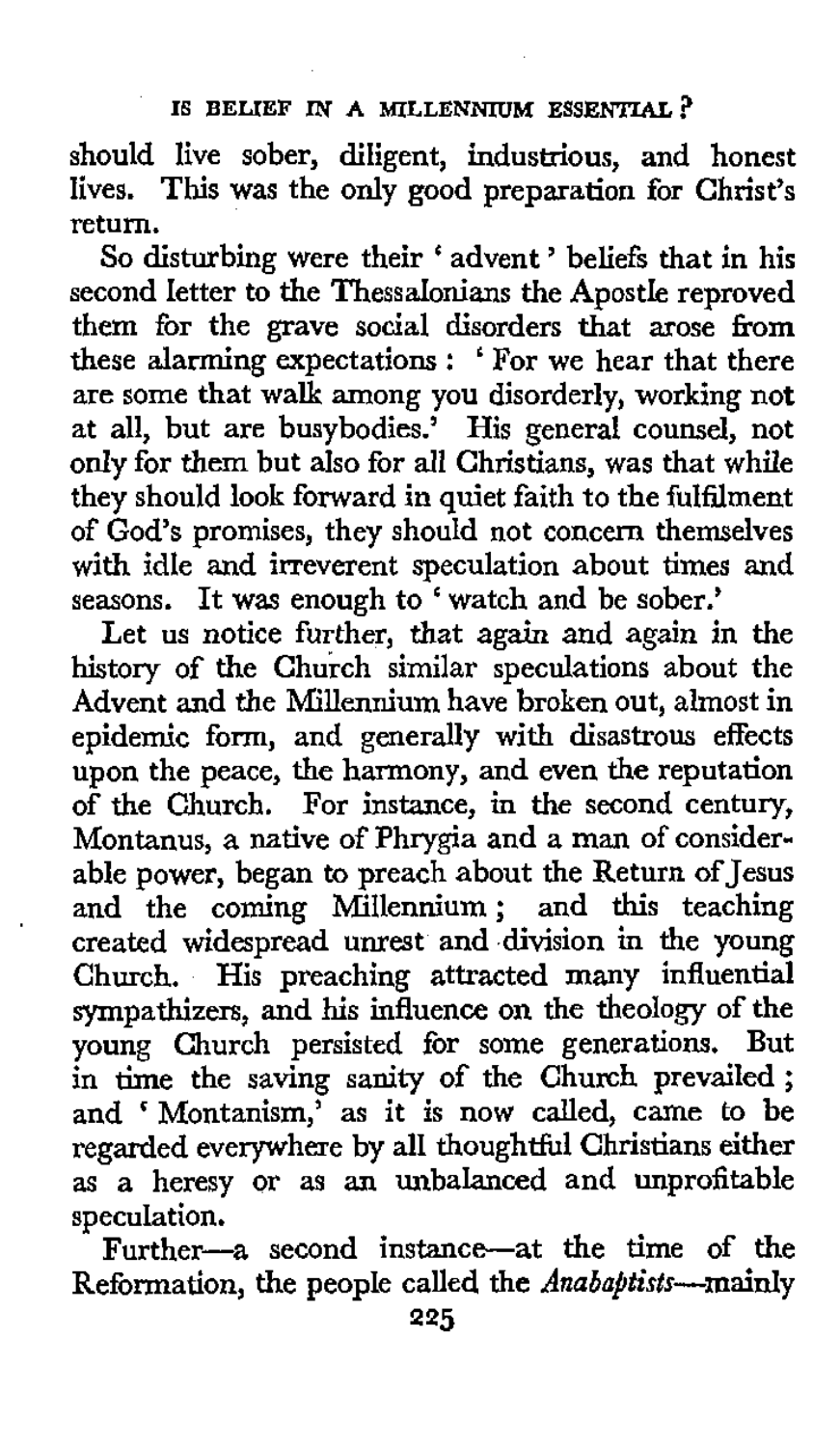in Germany, Holland, and Switzerland-founding their doctrines largely on the Apocalypse of John, called for the immediate establishment of the Kingdom of God upon this earth. Unfortunately their ideas fell in only too patly with the dreams of the 'Peasants' Revolt' in Germany, and led to widespread warfare and much brutality and licence. Once again, the whole Church was shocked at the results of this fierce adventist fervour and the licence to which it led ; in the end, saddened by its bitter excesses, the Church turned fiom this creed with mingled sorrow and distaste.

To take another instance, we have the famous Fifth barechy Men of Oliver Cromwell's time. Being *Monarchy Men* of Oliver Cromwell's time. strongly represented in Cromwell's army, they argued that the establishment of his power should **be** made the beginning of *a* new reign of Christ on earth. They held the theory that there had been four great monarchies in the past, all monarchies of Anti-Christ ; but **now** at last they were about to found the **Fifth,**  the true reign of Jesus Christ in this world. But as on all similar occasions, excess was their undoing. They planned rebellious intrigues among the soldiers, and even plotted the murder of Cromwell, their **own** leader ; and in the end, for the very safety of the Commonwealth and the Church, they had to be repressed.

To finish this short summary, let **us** recall the **con**stant re-emergence of adventist and millennia1 theories in recent days in America and Europe. *As* **I** have said, many of these ' newer ' religions **owe** their origin entirely to the unnatural emphasis which they place **on**  predictive preaching about the Lord's Return. **As** is generally the case, this special emphasis tends to dwarf everything else, often to the exclusion of the main body of Christ's ethical teaching, Such a result happens only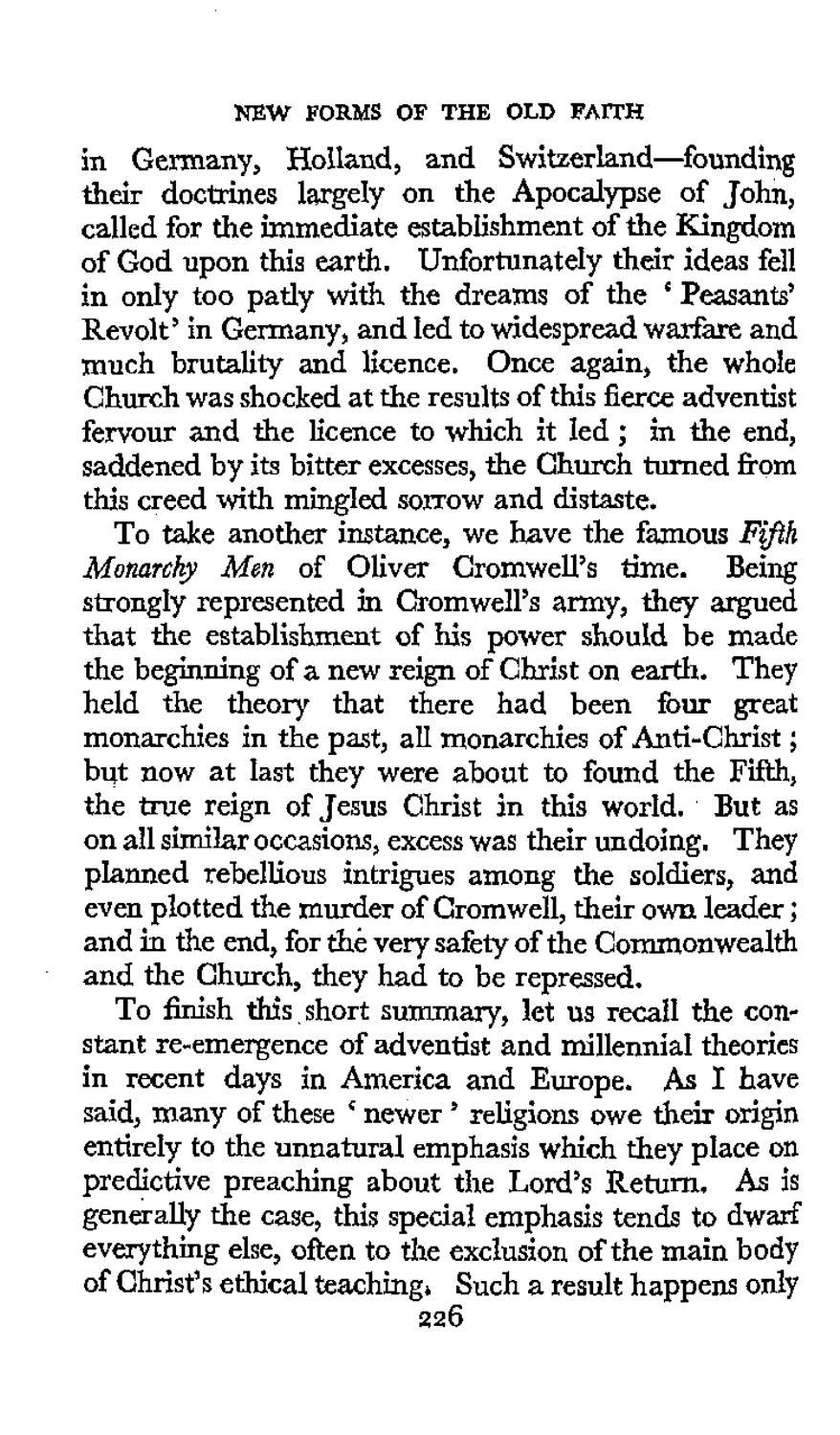too easily ; for when we isolate or exaggerate any single point in our thinking, it so ruinously tends to dominate everything else.

These few instances of the frequent outbreak of adventist fervour in the history of the Church establish one point beyond all doubt. It is claimed by some modern extra-Church systems that they have only separated themselves from their Christian brethren because, they allege, the great historic Church has not given this doctrine of the Advent and the Millennium sufficient place and prominence. Actually there is only one answer to that : and it is decisive. So far from failing to emphasize this doctrine or give it due consideration, the Church has been constantly forced, all down the centuries, either to restrict or suppress this type of teaching for its own spiritual balance and moral sanity. Every student of history must admit with regret that wherever these adventist creeds have taken hold of the people, from the days of Paul to the latest sect, they have led to unbalanced living and even social excesses. The Church in its experience **has**  learned that ' by their fruits, ye shall know them.'

**As** a clinching proof of the folly of **this** sort of thing, allow me to detail here a few selected dates which have been zealously proclaimed, at one time or another, as the 'sure time ' for the coming of the Millennium. From this we shall see two things beyond question-(i) that the Church, throughout its history, has given continuous attention to the Advent ; and *(5)* that this whole business of calculating ' times and seasons ' should be wisely suppressed. The following are a few <sup>t</sup> of the recent dates announced in all seriousness for the of the recent dates announced in all seriousness for the beginning of the Millennium---1785 by Stilling; **1836** by Dr. Bengel, the author of the famous Com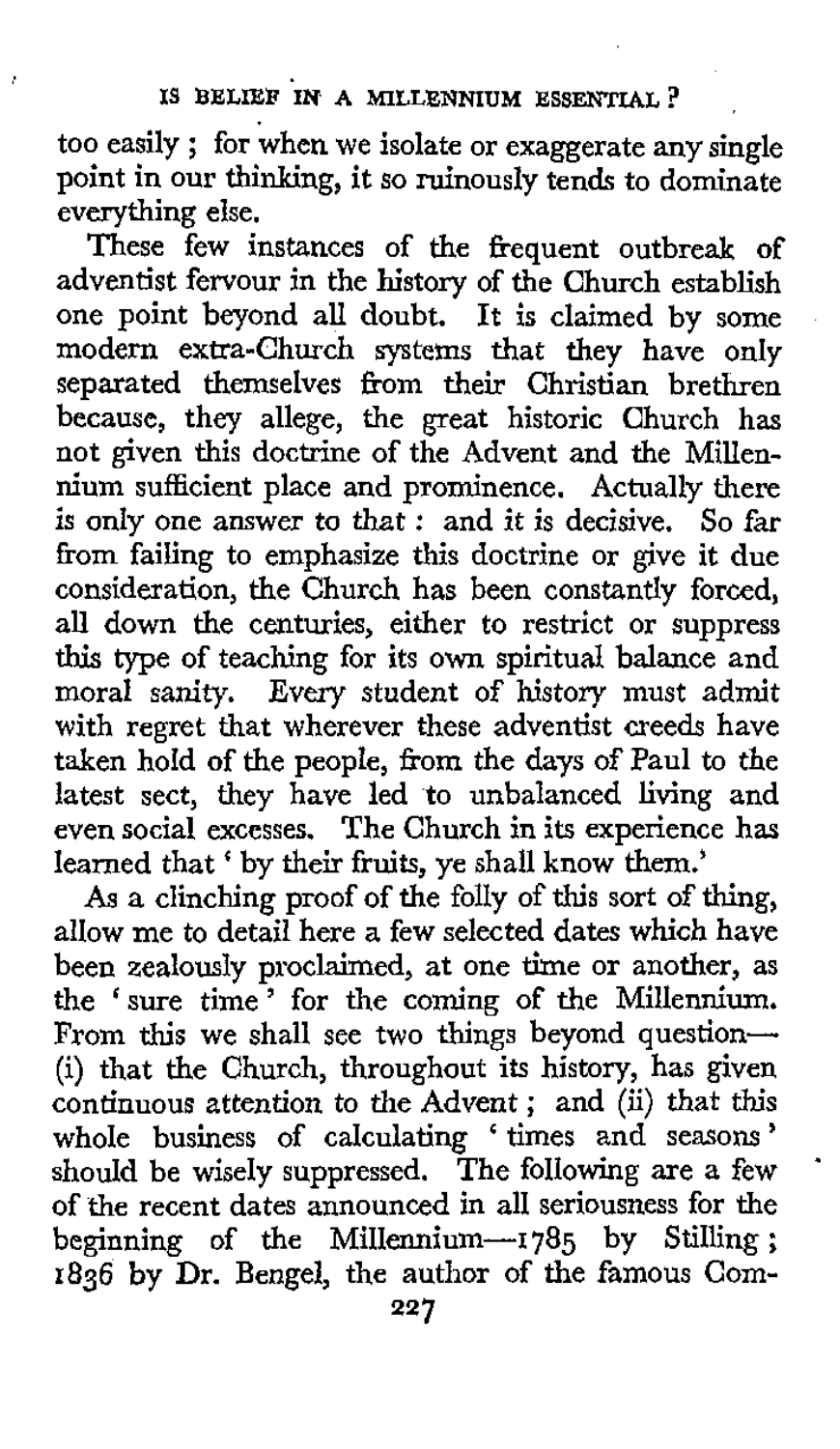mentary ; **1843** by Miller, the real founder of the mentary; **1848** by Miller, the real founder of the<br>Seventh-Day Adventists; **1866** and **1868** by our own Presbyterian minister, Dr. Gumming of London ; **<sup>1890</sup>** by the Mormon Church; and **1914 by** Jehovah's Witnesses. Is it not all foolish, unnatural, and uncritical ? The least one can say is that Christians ought by this time to have learned some of the wisdom of Paul, that God's times and seasons are in His **own**  hands alone, and that all human calculations are merely irreligious guessing. Further, there is this obvious remark, that they cannot all be right ! The curious and even laughable thing is that all these differing predictions are based on the same prophetical passages in the Old and New Testaments ! Does this not suggest that what is **wrong** is not the man who calculates, but the whole notion of any reasonable calculation at all?

**2** 

With this said, let *us* consider **the** issues involved.

First **of** all, I recall to your notice my earlier statement that all **wise** Christians should distinguish between .two ideas that are often foolishly and fatally confused.

On the one hand, there is the doctrine of the promised return **of** the Lord to His people. This is based on many references throughout the New Testament, spoken either by Jesus Himself or by His Apostles. According to our particular point of view, each of **US**  may regard this promised Return differently. **HOW**  different these points of view are may be seen from the following short summary. (i) Some scholars believe that Christ's Advent is already past, claiming that He promised to come in the generation of those who heard Him, and that this Return was realized in the Destruc-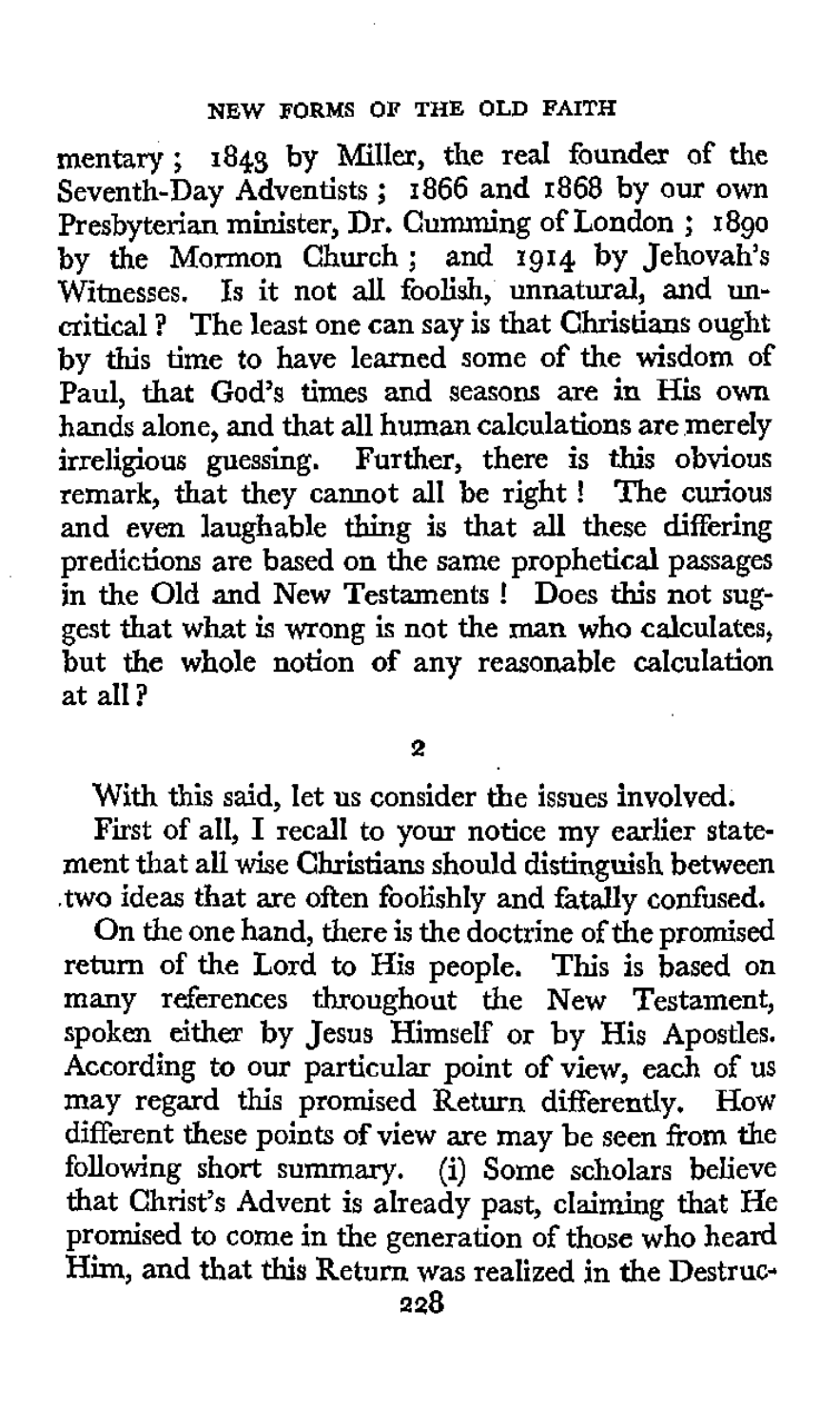tion of Jerusalem and the ending of the ancient régime of the Jews. (ii) Others say that Jesus returned in His new power at *Pentecost* when God came down among His people and formed the Church of Chriqt. (iii) Others again assert that His Coming is not strictly an event at **all** but *aprocess,* and that Christ has come, and still comes, in every notable advance of His Kingdom on earth. (iv) Others again believe, with Augustine, that Jesus will come in some literal fashion for Judgment, but they postpone it to an indefinite future, asking us to concentrate our thoughts in the meanwhile only on our life here and on the life after death. **(v)** Others regard the Coming as a *dispensation* and not an event, and they look forward to its fulfilment only when the Kingdoms of this world shall become the Kingdoms of His Christ. (vi) Others again regard it as some actual catastrophic event which will bring our world and civilization to a decisive end.

These differing views merely serve to show how differently Christians in all ages have interpreted the promised presence of Jesus with His people. Meanwhile, the one point to observe is this : all of them believed equally in the Return of Jesus, however differently they may have interpreted that return, and yet few of them have laid any stress on the other doctrine, a coming Millennium ! The reason is obvious. They have recognized that these two ideas-a Second Coming and a Millennium on earth-are quite distinct and must be kept distinct.

**3** 

What then is this doctrine of a Millennium? First of all, in contrast with the doctrine of the Second Advent, it is founded, not on the *general teaching*  **(608) 229** *10*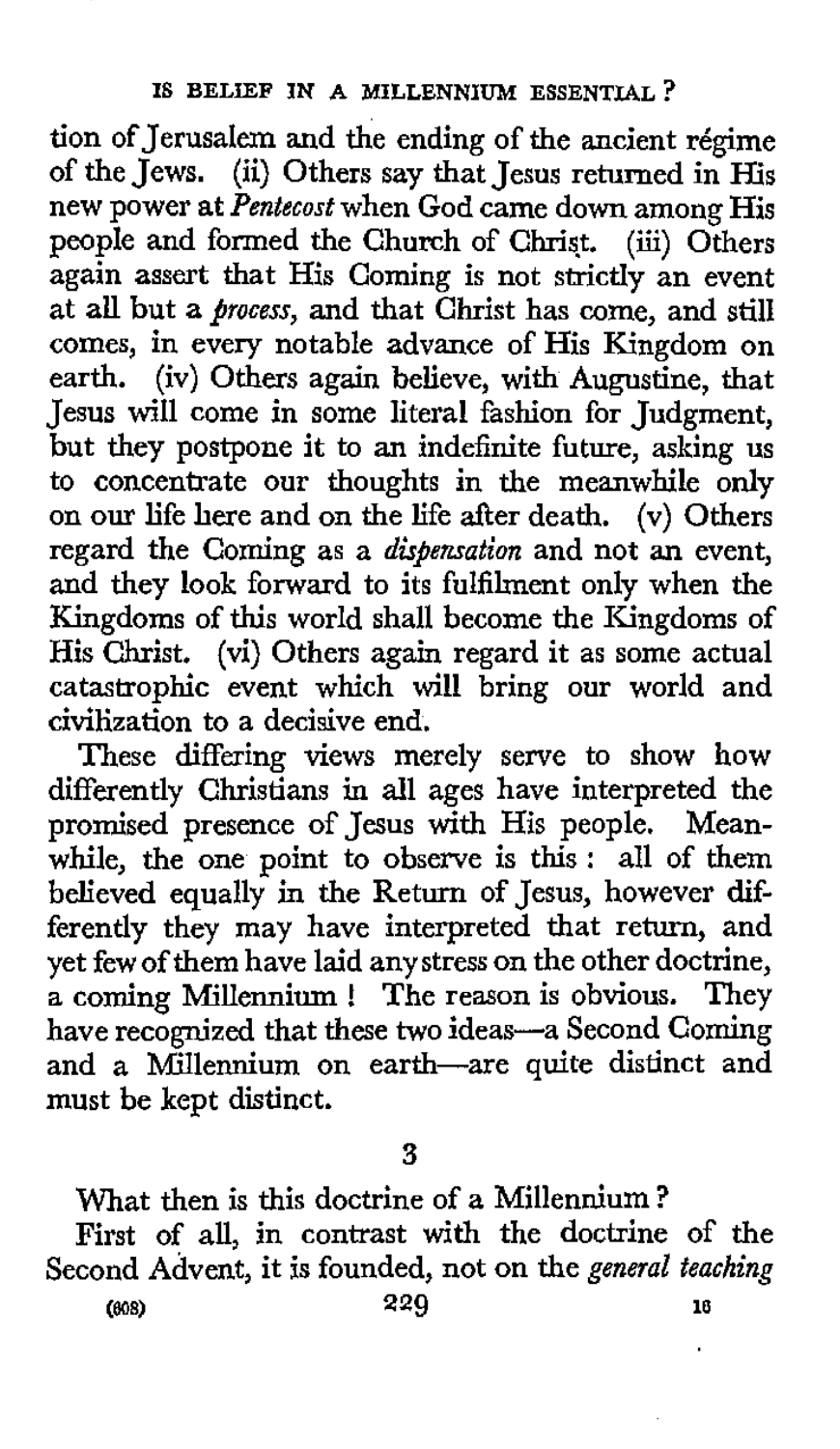of the whole New Testament but merely on one lonely passage in **a** single book.1 **This** passage, **I** need hardly remind you, occurs in a bighly pictorial, Visionary and dramatic book, one certainly never intended for literal and prosaic interpretation. Moreover, the verses themselves are so vague and obscure that, as I hope to show you later, quite *opposite* views regarding the Millennium have been drawn from them, even by those who are avowed MIIenarians and who interpret the passage in its full and literal sense.

Secondly--this seems to me decisive-in any reference of Jesus or His Apostles to His **own** Advent, no mention whatever is made of this doctrine of a Millennium. The only conclusion to be drawn from **this**  silence is that the idea was not in their thoughts at all. Otherwise, on a topic presumably so important, they would certainly have given some exposition of its place and meaning in Christian thinking to the expectant Christians. This fact ought to be stressed for the comfort of any puzzled people. **A** modern Christian, let his views of the Bible be what they may, can hold fully and zealously to the promise of Christ's Return-His future *parousia* or presence with His peoplewithout laying any emphasis whatever on a doctrine of a millennia1 reign of Christ on this earth. The fact that Jesus and His Apostles have never even mentioned a Millennium should be enough for us.

Thirdly, this idea of a *reign* of *Christ on our earth*  appears to most thoughtful Christians as a very gross and unspiritual notion. They believe that it is not only against reason, but also runs counter to the **promises of** the New Testament, where the future is always

> **230 Revelation XX.I-IO**

> > **n**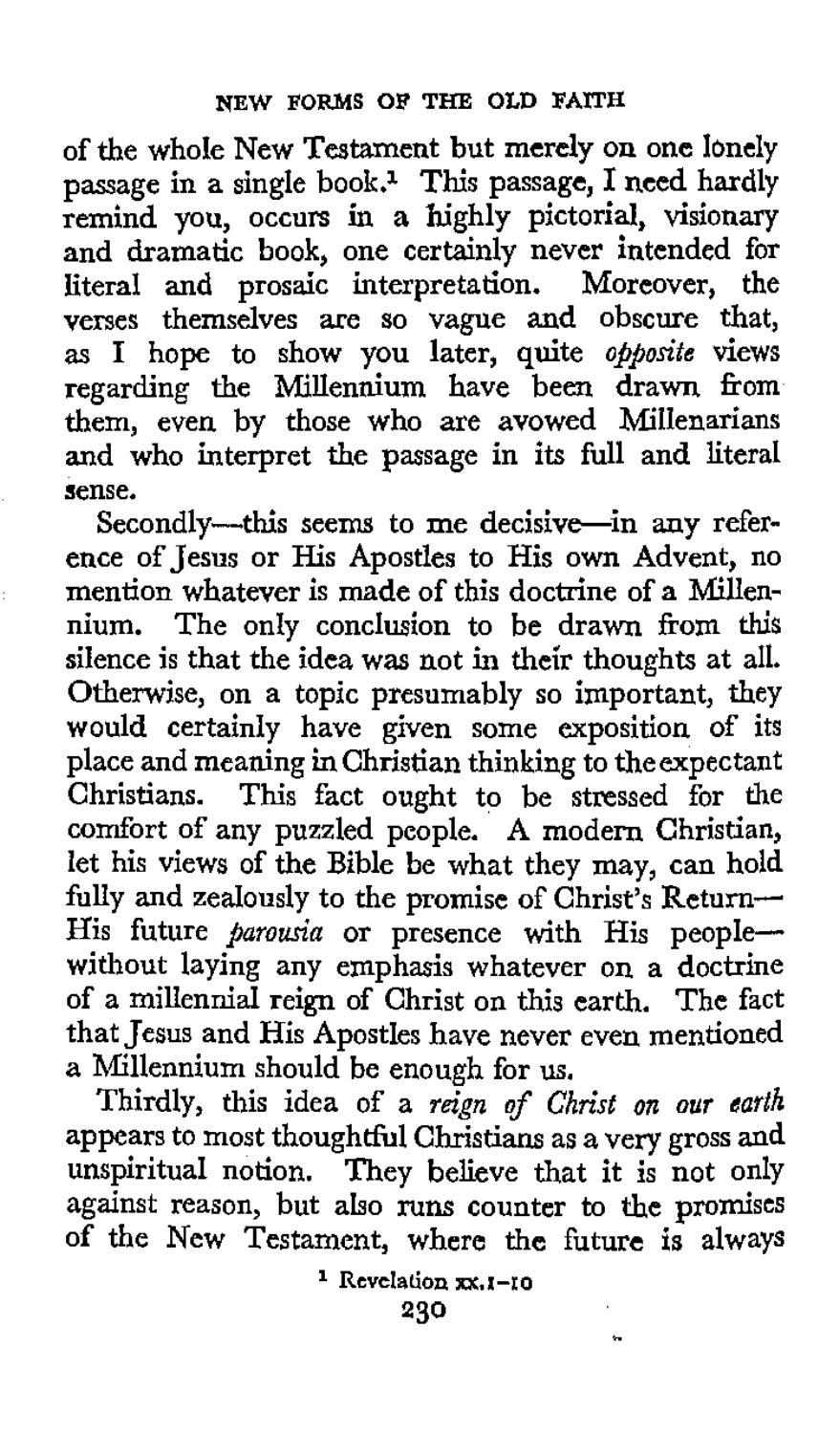## IS BELIEF IN A MILLENNIUM ESSENTIAL ?

pictured as a *spiritual* reunion of our souls with God and Christ.

In point of history, the millennia1 dream represents an infiltration of crude Jewish ideas of a Messiah's Reign on Earth into the purity of early Christian faith. Amid all their persecutions and troubles, the Jews kept longing for an earthly kingdom of peace and justice, and in these political and sometimes even imperialistic hopes, they often regarded their promised Messiah as **an** earthly Potentate, who would reign as the great Prince of Power-an idea which so persisted that Jesus Himself had to reprove it constantly among His own disciples and friends. Thus when we remember that neither Jesus nor the Apostles ever made any reference to this political dream of a reformed earthly kingdom, we may confidently set the idea of an earthly Millennium aside.

Lastly, the Book of Revelation is not a book of history or of mere 'long-distance' prediction, but of visions and pictures which were meant to comfort all persecuted Christians, then and now, and to encourage them with the assurance of the final victory of God. To found an elaborate doctrine of a Millennium on one obscure passage in Revelation is bad theology and bad sense.

**I** deal with this subject for one or two reasons which ought to be clearly stated.

(i) Millenarians use this small obscure passage in Revelation as if it were a key-indeed, the only keyto unlock the rest of Scripture. To them, every other passage in the Testaments, Old as well as New, is coloured and biased by it. Instead of giving these few verses their own proportionate place in the whole, they interpret the whole by them. That is neither good criticism nor good reasoning.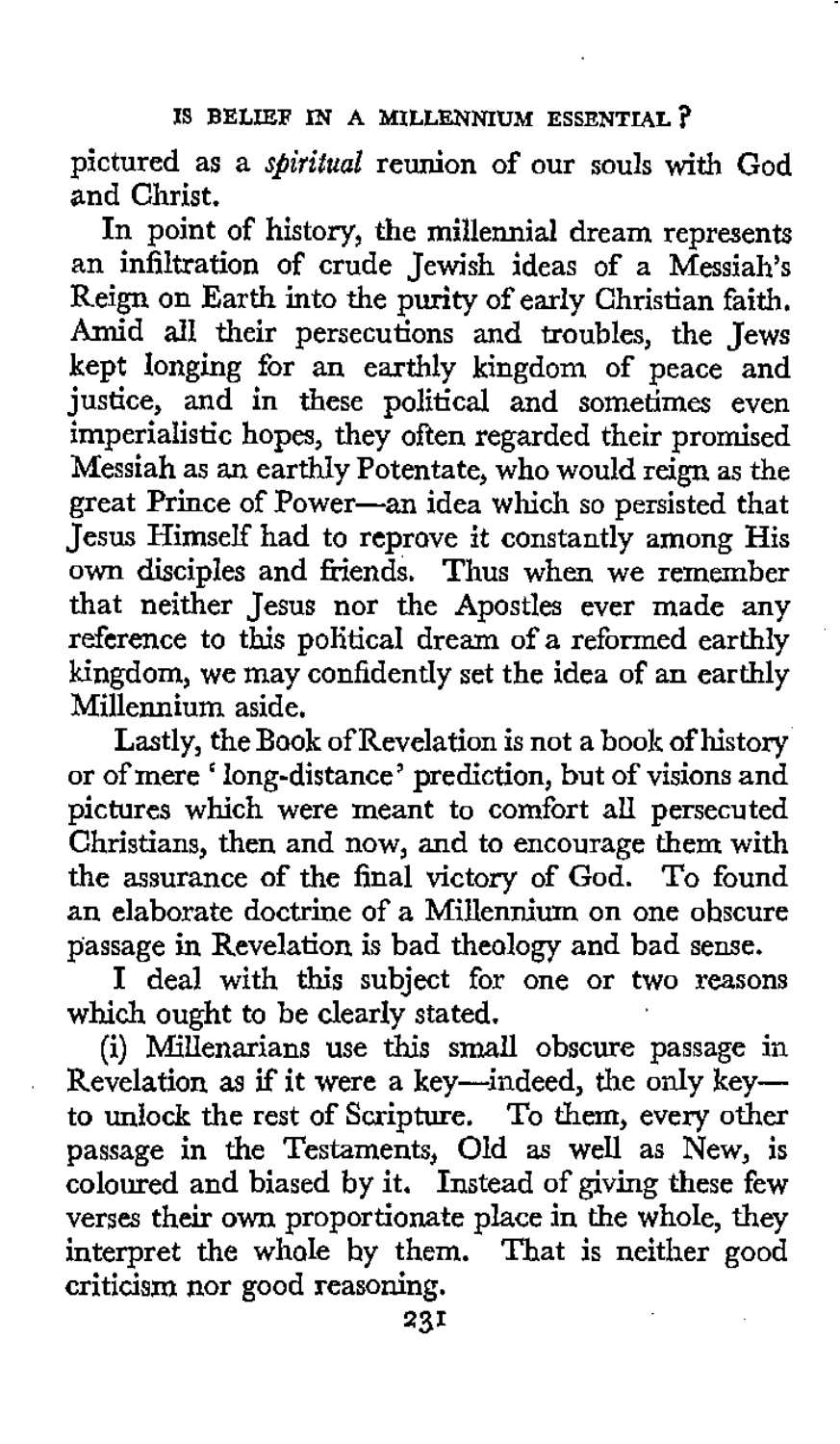*(5)* There is a nauseous endeavour by millenarian supporters, noticeably in America, but also subterraneously here, to make a doctrine of a Millennium a test of orthodoxy and an article of the Christian creed. On any theory of essentials, this is certainly *not* essential to Christian **faith** and loyalty. **I** believe that this attempt to bind the Church to certain views on this subject should be strongly resisted. On any interpretation of the Bible, no matter how literal, millenarian views are wholly negligible.

## *What are millenarian Views?*

Millenarians are, of course, strong and pronounced Second Adventists, looking eagerly for the promised Return of the Lord. But many of us, who do not hold their views, may be equally convinced on this question. Please observe that a **man** does not need to be a Millenarian in order to believe firmly in Christ's Return.

All that is distinctive in the millenarian view springs from a special, and always literal, interpretation of Revelation, xx.1-10. But here at once, Millenarians are split into **two** utterly opposed camps, with doctrines that are wholly contradictory.

On the one hand there are the *Post-Millennialbts,* who believe that the Millennium will come as the fruit of all the present Christian agencies now at work in the world, by the historic redemption of Jesus on the Cross, and by the pervasive working of the Holy Spirit at present **in** our midst. Then, *after the Millennium,* thus realized by the Church and God's Spirit, Jesus will come-the crown and completion of it all. That is, the Millennium will come first ; and the advent **of**  Christ will come afterwards.

On the other hand there are the *Pre-Millenarians,* who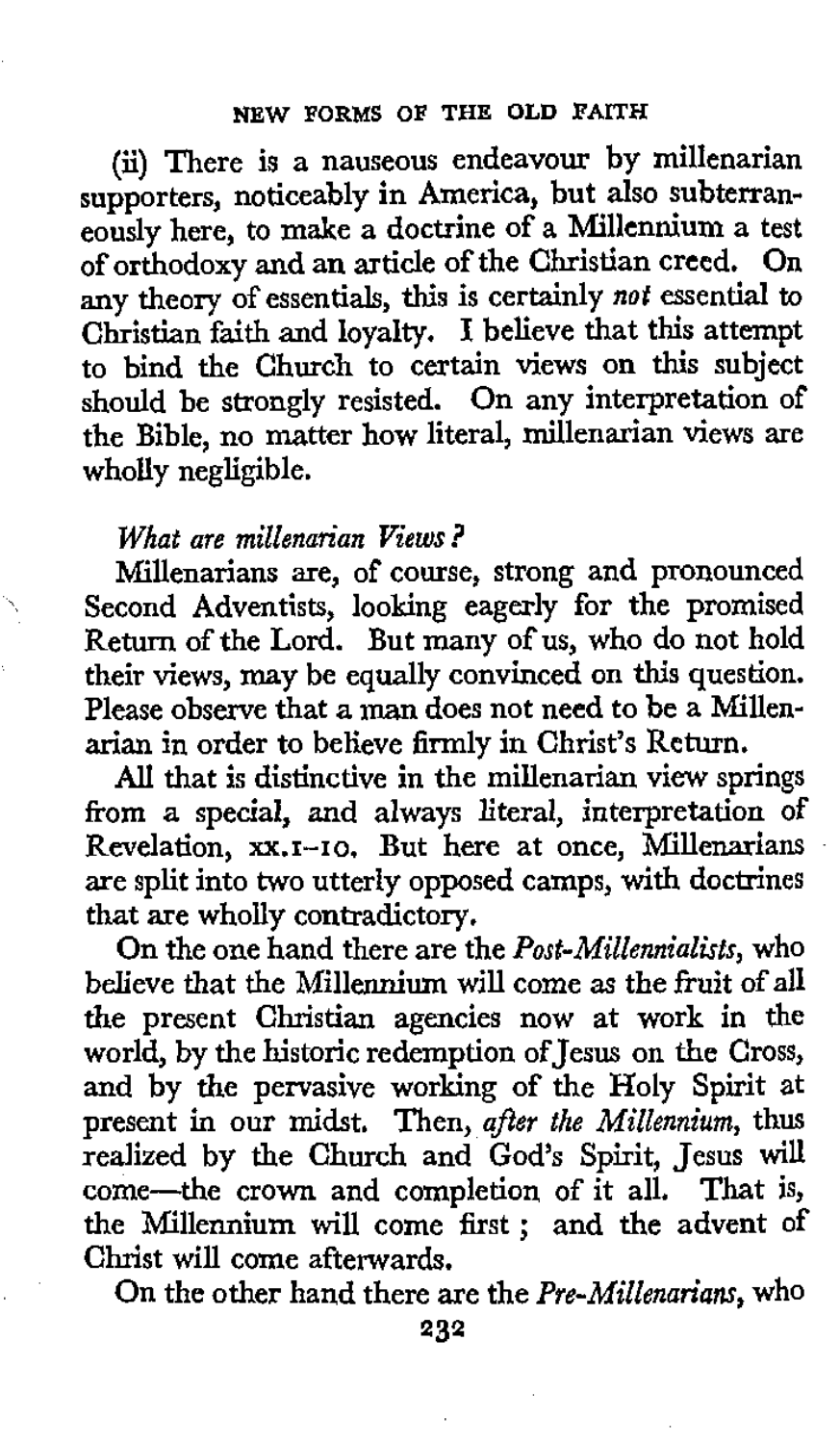believe that the world is steadily growing worse, that men will finally reject Christ, and that His mission will be proved ineffective as a power to win mankind. be proved ineffective as a power to win mankind.<br>Things will become so desperate that Christ will come; the angel **of** God will bind Satan for a thousand years ; the martyrs who have been beheaded for the witness of Jesus will be raised from the dead, and will live and reign with Him a thousand years. Then will begin the Millennium on earth, Christ having come first. At the end of the thousand years Satan will be loosed again, and will gather an immense army to attack the saints. But he will be finally destroyed, 'cast into the lake of fire and brimstone.' After **this** will come the Great Resurrection and the Judgment **of Souls. This** is the final triumph, and the end of earthly things.

**4** 

**Now** the first thing to notice is that *from the same passage of Scripture* these two utterly opposed doctrines are drawn. Why? The reason seems obvious to me *-they are both trying to make a literal, precise, and verbally accurate interpretation of what* **is** *plainly a pictorial and imaginative picture.* They axe trying to make prose out of poetry.

Mark one thing-if we adopt a strictly literal interpretation, both groups of Millenarians are right-whic of course is absurd. On the one hand, the Post-Millenarians are right in saying that nowhere in the passage is it hinted that Jesus comes to the *earth* and reigns with His saints. These martyrs (and it **is** only the *martyrs,* remember !) rise and **join** Him, reigning with Him a thousand years. Where? The only pre**sumption** is-where Christ already reigns, with God.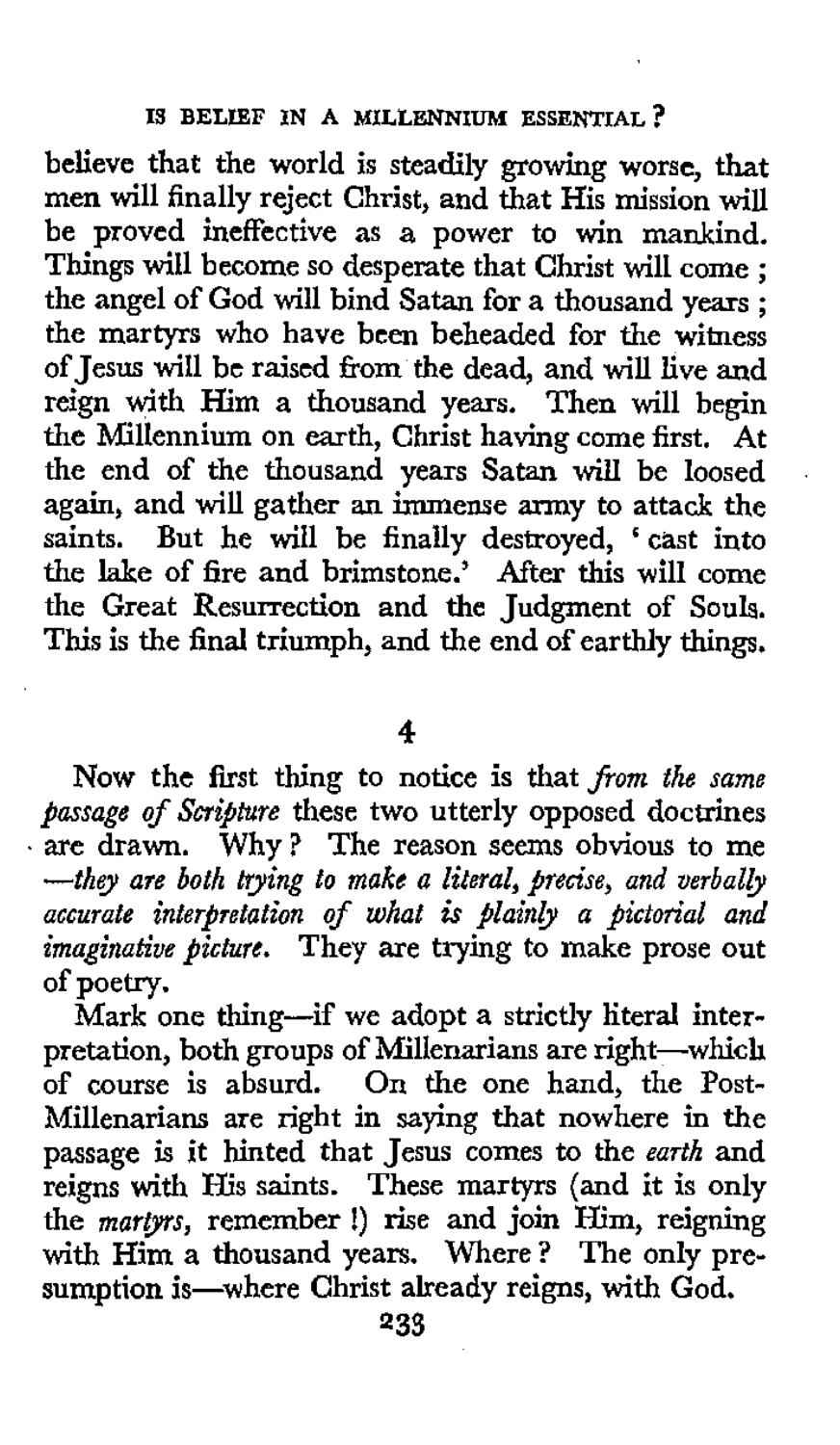And further, it is also true that there is no hint here of a general reign of saints and Christian people. The only people who are mentioned **as** 'reigning with Christ' are the few ' martyrs ' who were beheaded. If we are to be literal, then, strictly literal, there is no ground whatever in this passage for all the elaborate doctrine of the Pre-Millenarians, who picture Christ, and all His Christian people, ruling this world for **a** thousand years; Strictly literal interpretation, on which alone it claims to be founded, knocks the bottom out of Pre-Millenarianism.

The same is true of the Post-Millenarians. That the present agencies in this world are sure to produce a *perfect age,* a day of universal sainthood on this earth among people such as we are, and that Jesus will only come *after this Millennium has been realized,* is neither according to reasonable knowledge nor according to Scripture.

 $\mathbf{v}$ 

i<br>K

It should be observed, however, how radically these two schools of Millenarians differ in the implications of their faith. The PreM-illenarians are hopeless *pessimists* ; and the Post-Millenarians are equally hopeless *optimists.* 

The former believe that the world is growing deeply and steadily worse. Everything that we rejoice to see -civilization, culture, increasing education, statesmanship, peace proposals, progress in material and mental arts-all these are only false and deceiving signs of progress. In spite of these, the world is turning steadily away ffom God. Civilization is growing more rotten and vicious, the more extended it becomes. Observe what this means-it means the failure of Christ. His redemption, which we have now in the world, is not **fit** for the job of saving mankind. So far as the world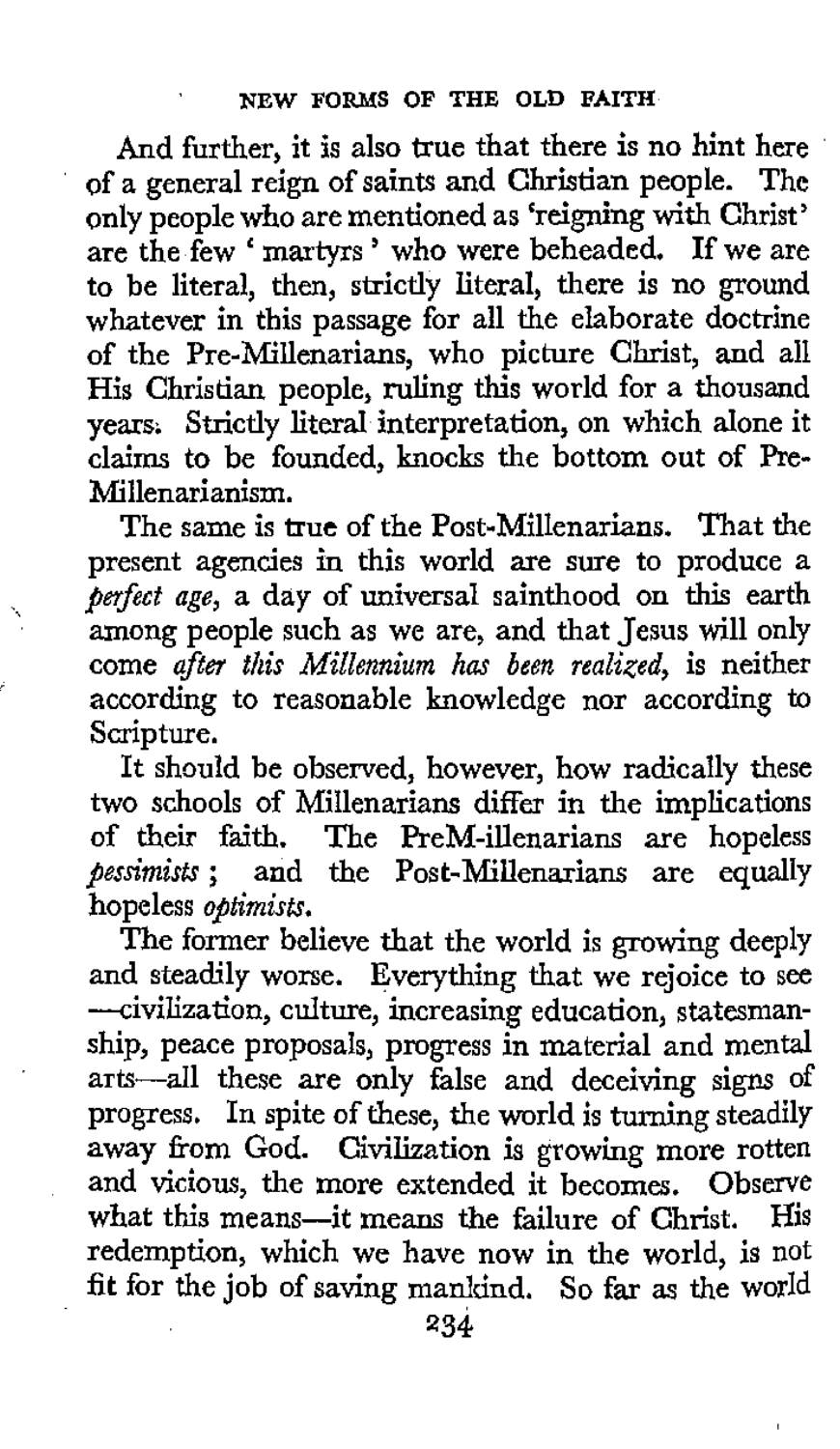is concerned, He has died in vain, for His cross is not able to win, convince, and save mankind.

Hence it needs—this is the argument—another coming of Jesus to do what His first advent has failed to effect. All that we can do meanwhile in this rotten decaying world is to sit down and pray for His second coming to wipe evil out and establish the reign of God and righteousness by this great miracle.

Perhaps some may think that I am exaggerating this pessimism? If so, let me quote from an issue of The Dawn, **a** Millenarian magazine, ' *All* world-reform *is*  broad-based on the denial of every Second Advent prophecy of God : therefore the Holy Ghost is not behind it, and its doom is sealed before it starts.' (The italics are not my **own.)** Most Pre-Millenarians are abandoned pessimists ; they believe that things are ripening to a crisis of sin and apostasy, which can only be remedied by Christ's advent to reign again in this world. Hence many of them deliberately stand out of politics and social reform, refusing to take any part in the betterment of the world, for they believe that so-called 'reform' is only painting **a** bad egg ! I have heard them denounce even the United Nations Organization and the former League of Nations as being *a* device of Satan in disguise.

The Post-Millenarians, on the other hand, are hopeless optimists. They believe in an early coming age of triumph which will be brought about by the Spirit of God, through Jesus working in the hearts of men. It is all very beautiful, and I should like to believe it. I regret to say this belief has no foundation in our human experience or in our knowledge of the hearts of sinful and passionate men. In any case I can never rid my mind of the idea that Jesus always regarded His **church as** being **a** ' glorious minority ' in this world.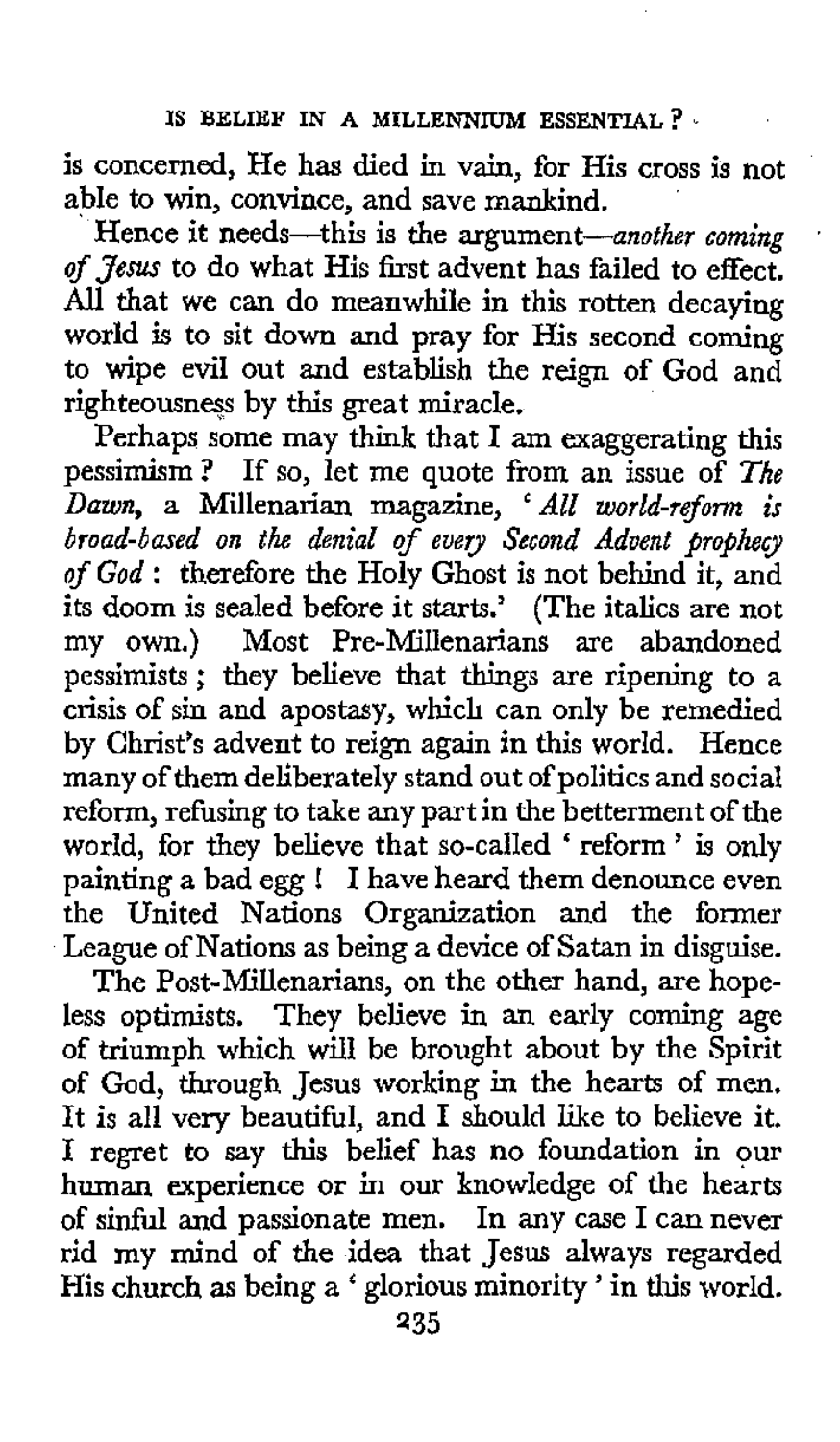The only truth worth knowing is that this whole idea of a Millennium is quite foreign to the mind of Jesus. Surely that reflection should settle the whole matter.

**5** 

Perhaps you will allow me, in summary and for the sake of clearness, to gather up what I want to say in some general observations.

(i) Why do we interpret a book like Revelation with the same literalness as we give to a history like the Gospel of **Mark?** It is this uncritical and unjudging literalism that is at the root of most of the 'fancy religions.' The Revelation, following the custom of similar books of its day, was written to be a great and exalting ideal for the persecuted Christians. Its sole purpose was to show that, in spite of all afflictions and the apparent power of evil, God's triumph is sure. Its pictures are *pictures,* and should be treated as pictures. Any other method of interpretation leads, as it has so often done, to fanatical absurdities.

*(5)* I stress once more that it is only foolish to read prophecy as if it were distant historical *prediction.*  Prophecy is not history written beforehand ; and certainly it is not a hidden map of the future ! The writer of the Revelation assuredly did not know more about the future than Jesus did; and we know that Jesus said emphatically that of these times and seasons He Himself knew nothing. Moreover, had there been any Millennium on earth to which we should look forward, Our Lord most certainly would not have been silent regarding it. All prophecy, even Christ's, must be taken as the declaration of great moral ends and the ripening of spiritual purposes. The one thing **we**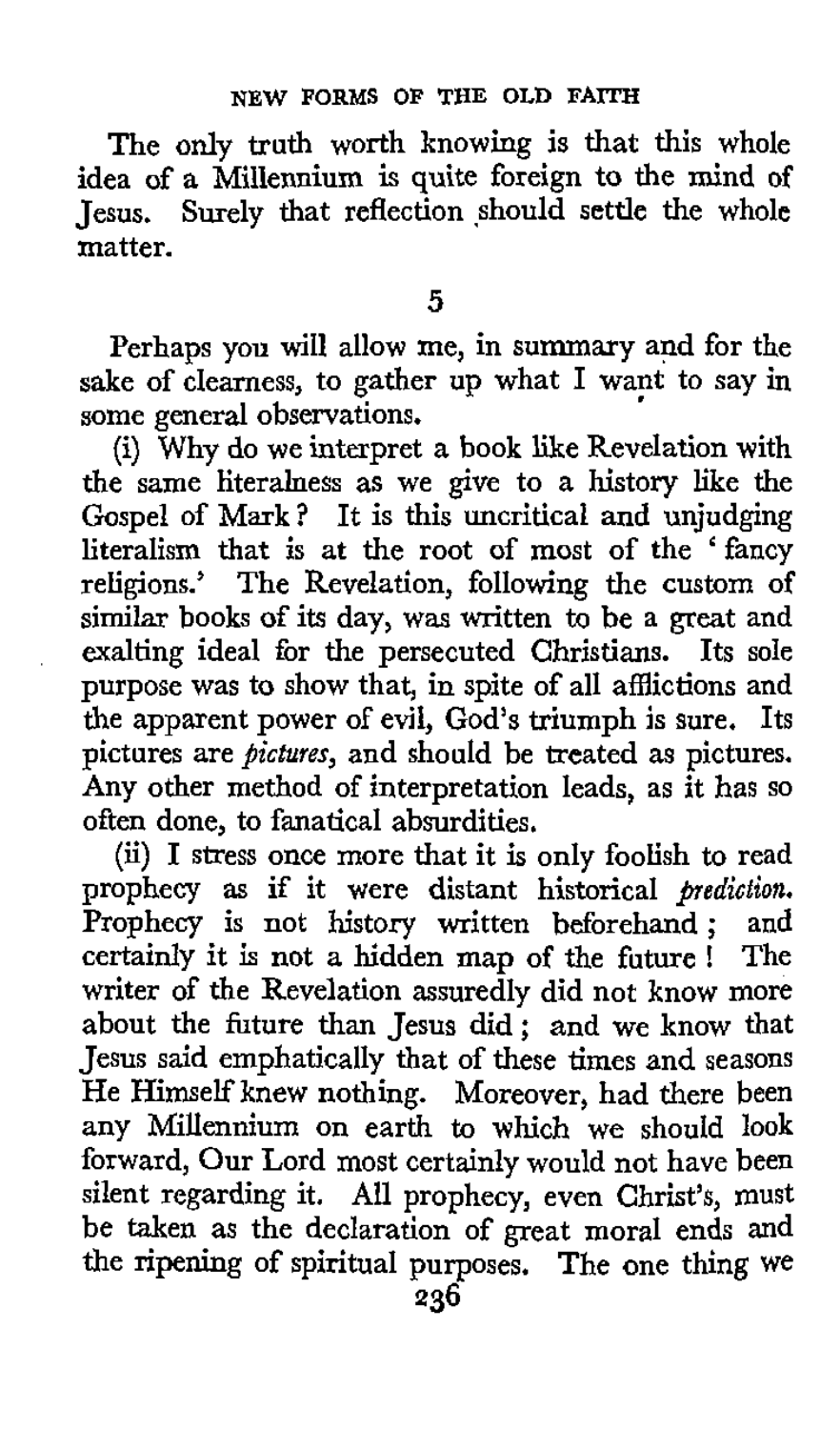can always rule out, even in the prophets, is mere long-distance *prediction* about future generations.

(iii) It would be a ghastly thing-and a serious reflection on God-to imagine that He had cruelly hidden such amazing news under cryptic devices and curious cyphers-so cryptic indeed that serious Christians, on poring over these records, extract diametrically opposite views from the same passages. The irreverent fashion in which many people use pictorial **books** like Daniel and Revelation, with calculations of dates and times and seasons, reflects on their notion *of* God-that He would hide deep and important things from simple souls under these devices. **I** refuse thus **to** dishonour God, the Father of Jesus Ghrist.

(iv) The idea **of** a Millennium on earth, with Christ reigning here-and even Revelation never states thisis not only a gross and unspiritual idea, but is quite inconsistent with the rest of New Testament teaching. I find it quite hopeless to try to fit it in. Outside of this pictorial 'vision' in Revelation xx.1-10, I can find no hint whatever in the Bible of this idea **of** a long and glorious reign of Jesus on this little world. **This**  need not affect any man's belief in the Lord's Return. We may hold to Christ's Return as a valid promise, either being realized now, or yet to be realized in unexpected ways ; but I cannot help feeling that this Jewish idea of a Millennium, which the author of Revelation incorporated in his picture, has no real connection with a strong acceptance of the Second Advent. This material dream has no place that **I** can see in any other New Testament writings ; and it had no place whatever in the thoughts of Jesus or of His Apostles.

(v) Wherever millennia1 views (chiefly pre-millen-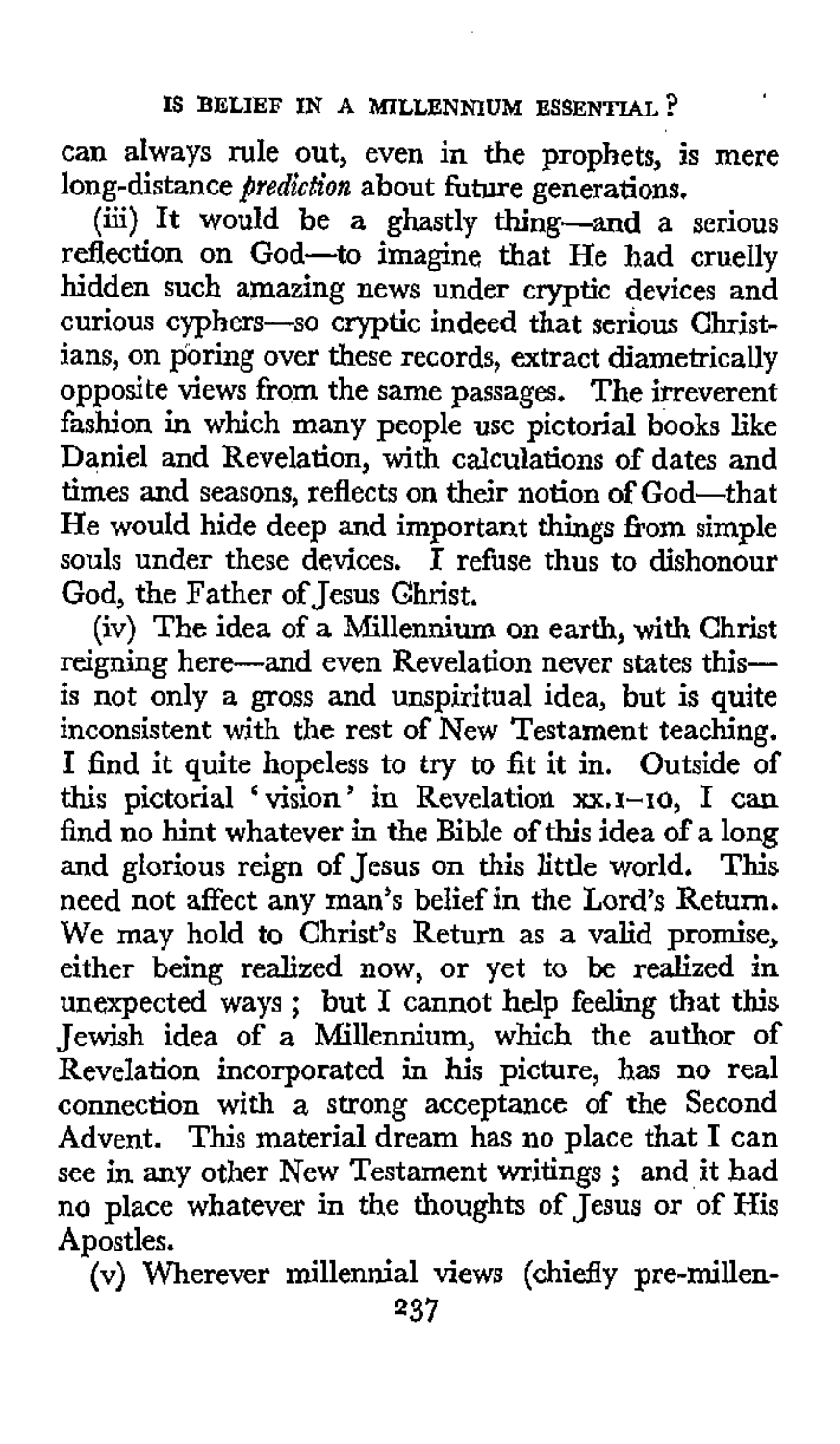arian views) have been accepted, they have led unfortunately, though not unexpectedly, to the wildest extravagances-idleness, neglect, excitement, and unbalanced emotion. It is pathetic to read of these fanciful calculations in which so many Millenarians have indulged, to the loss of all sobriety, industry, and reason. I do not know how often the end of the world has been predicted, or the beginning of the Millennium, In my reading, I have come upon systems whose whole reason for being ' rests on extravagant calculations of the Advent of Christ. **1** need hardly say that the calculations have all been falsified. The whole business seems so unlike the Master, who said, ' Of that day and that hour knoweth no man, no, not the angels which are in heaven, neither the Son, but the Father.'

(vi) As I have hinted, pre-millenarian views in particular reflect on the adequacy of the mission of Jesus Christ. In spite of God's offered salvation and His Spirit among men, the world is growing steadily and surely worse ; only the physical and catastrophic Return of Jesus can win the world or conquer evil.

**I** 

But even on their own view, *does it win the world?* Evidently, after the Millennium, there is to **be** an immense revolt from God and **a** huge Satanic struggle. After a thousand years of the rule of Christ-that?

But apart from the fact that God's redemption in Christ is unavailing, the charge that the world is steadily growing worse is not true, In every way that counts, in spite of surface appearances, and especially tested in the long views of history, there is more of the mind and spirit of God in the hearts of men than ever there was. I believe that the Spirit of Our Lord is quietly but steadily permeating every department of our life and thinking, and that its greatest triumphs are